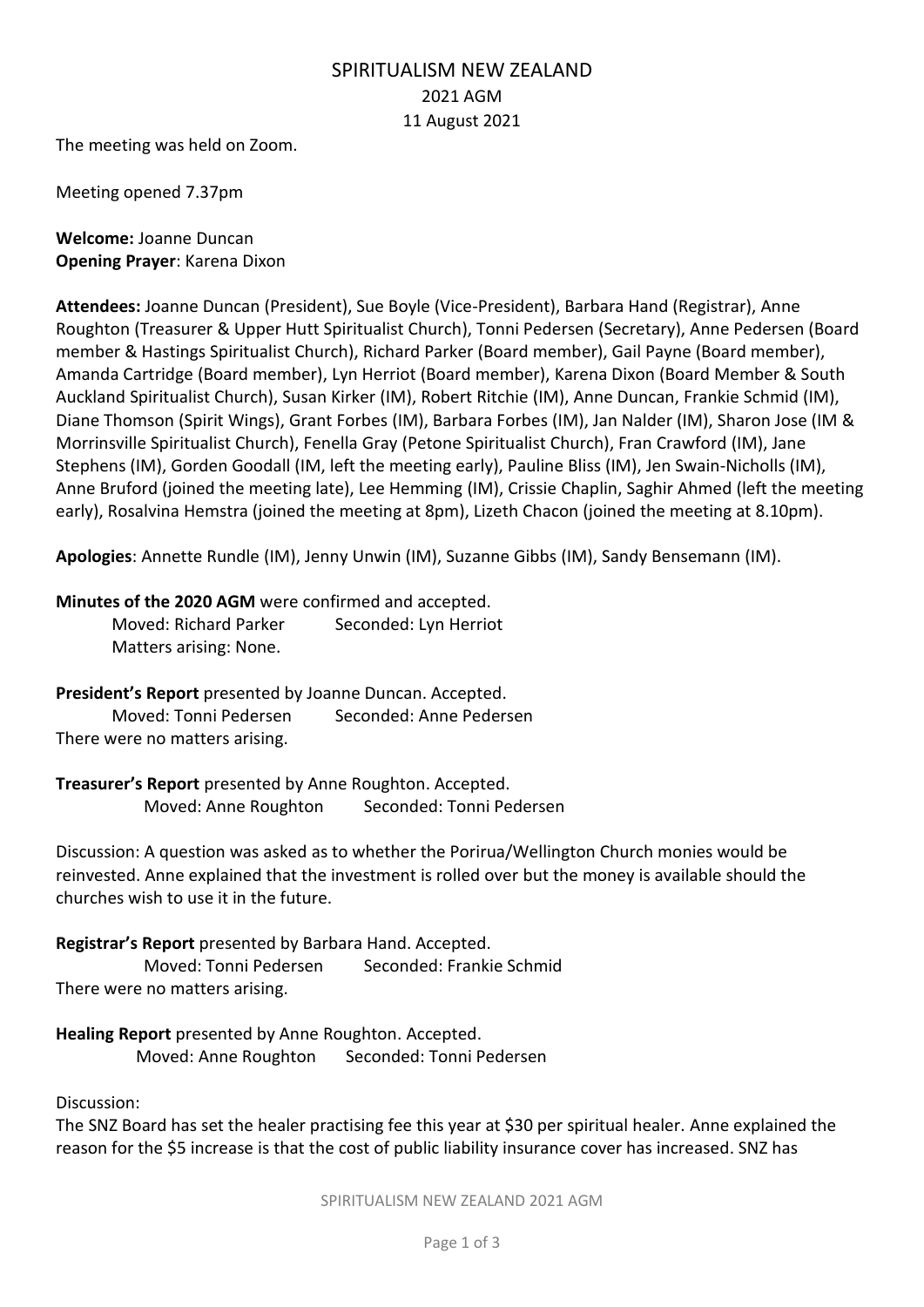challenged the insurance increase, but it does still remain competitive compared to other insurance companies, and we can expect that it may increase annually. Some discussion took place.

Currently there are 59 spiritual healers in SNZ.

The SNZ Healing Manual is being updated, and sections re-written. As the update of each section is completed, that section will be posted on the healers' portal of the website. The manual will remain a living document, allowing new information to be added.

Barbara Hand and Joanne Duncan gave positive feedback about the recent SNZ healing training delivered to the Nelson Spiritualist Church. The training was well received and very worthwhile.

Richard Parker discussed the Christchurch Spiritualist Church undertaking its own police checks for healers. Anne Roughton explained that there is nothing stopping other organisations or churches doing their own police checks. SNZ will still need to undertake their own police check to register a healer with SNZ (as per clause 1 of the SNZ "Police Vetting Policy", published in Policy section of the SNZ website).

## **Confirmation of Board Members**

Joanne Duncan explained the Board member policy. Members are elected for a three-year term. Nobody can be re-elected for more than a maximum of three terms (i.e., nine years). They must then have at least a one-year stand-down before they can be on the Board again.

Under the SNZ Constitution, all Board members have to be re-nominated for their position every three years. Gail Payne, Lyn Herriot, and Amanda Cartridge do not need to be re-nominated this year but the remainder of the Board has now been in their positions for three years. (A vote would only need to be taken if there is more than one nomination for a national officer position).

Therefore re-nominations have been received for the following positions:

| President                   | Joanne Duncan         |
|-----------------------------|-----------------------|
| Vice-President              | Sue Boyle             |
| Secretary                   | Tonni Pedersen        |
| Treasurer                   | Anne Roughton         |
| Registrar                   | Barbara Hand          |
| Board Members Anne Pedersen |                       |
|                             | <b>Richard Parker</b> |

Joanne Duncan moved that the re-nominations be accepted in bulk. Accepted. Moved: Joanne Duncan Seconded: Tonni Pedersen

The other Board members remain in place: Gail Payne Lyn Herriot Amanda Cartridge

There has been one new nomination received for the Board, as discussed in the President's Report. Pauline Bliss was nominated to join the Board. Accepted.

Moved: Joanne Duncan, Seconded: Barbara Hand

SPIRITUALISM NEW ZEALAND 2021 AGM